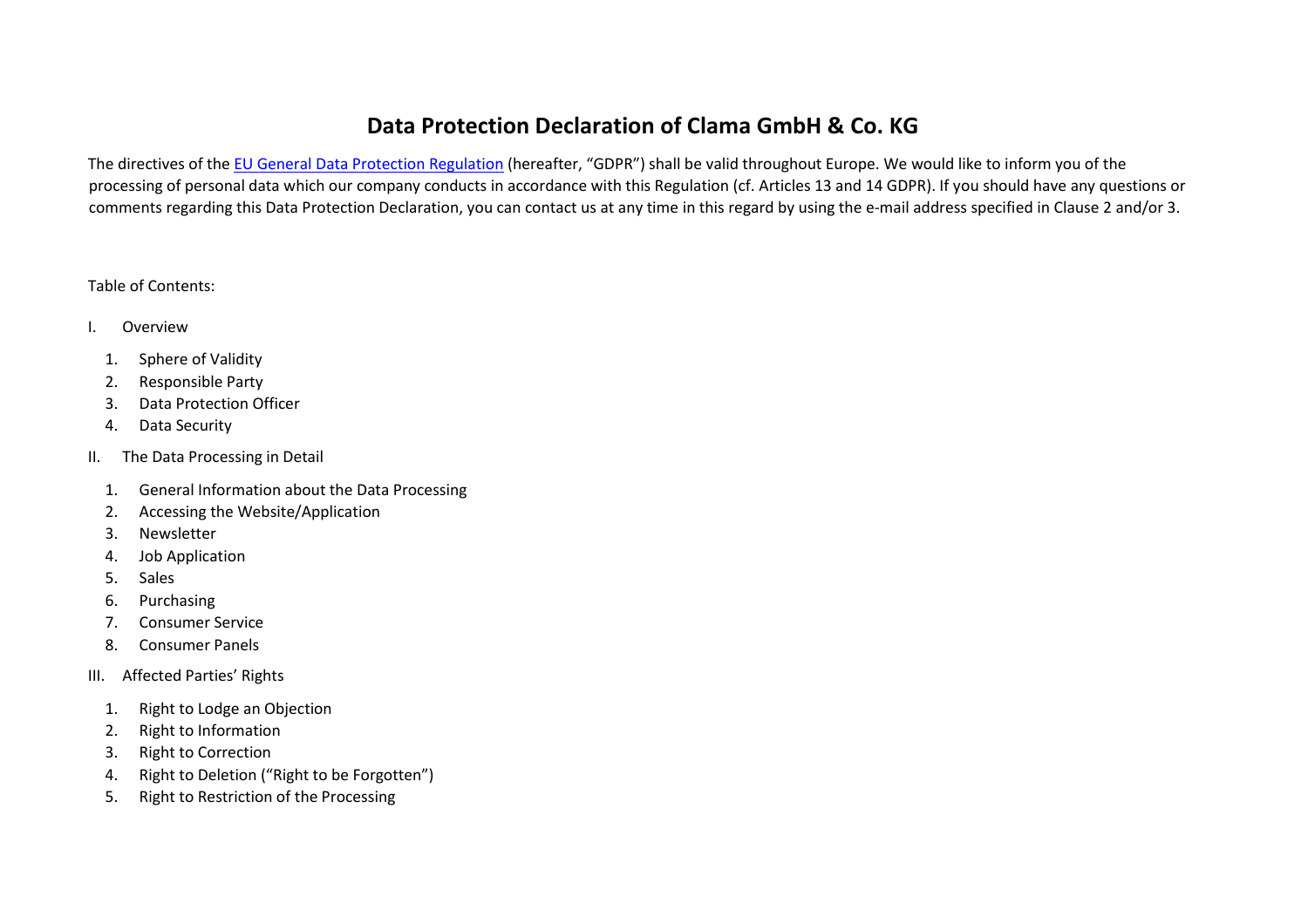- 6. Right to Data Portability
- 7. Right to Revoke a Consent
- 8. Right to Lodge a Complaint

### IV. Glossary

### **I. Overview**

**In this section of the Data Protection Declaration, you will find information regarding the sphere of validity, the responsible party for the data processing, its Data Protection Officer and data security.** 

### **1. Sphere of Validity**

The data processing done by Clama GmbH & Co. KG can be broken down **essentially into two categories**:

- ‐ For the purpose of the implementation of the contractual agreement, all data required for the **implementation of a contractual agreement**  with Clama GmbH & Co. KG shall be processed. If affiliated companies and external service providers are integrated into the implementation of the contractual agreement, e.g. logistical companies, your data shall be passed on to them in the respectively required scope.
- ‐ By **accessing the website/application** of Clama GmbH & Co. KG, various pieces of information shall be exchanged between your device and our server. This may also encompass personal data. The information collected in such a manner shall be used in order to, among other reasons, optimise our website or to display **advertising** in your device's browser.

This Declaration Protection Declaration shall be valid for the following offerings:

- ‐ Our online website accessible at www.clama‐int.de
- ‐ Always then if reference is otherwise made from one of our offerings (e.g. websites, Declarations of Consent, subdomains, mobile applications, web services or integrations into third-party websites) to this Data Protection Declaration regardless of what method you deploy to access or use it.

All these offerings shall be collectively also referred to as "Services".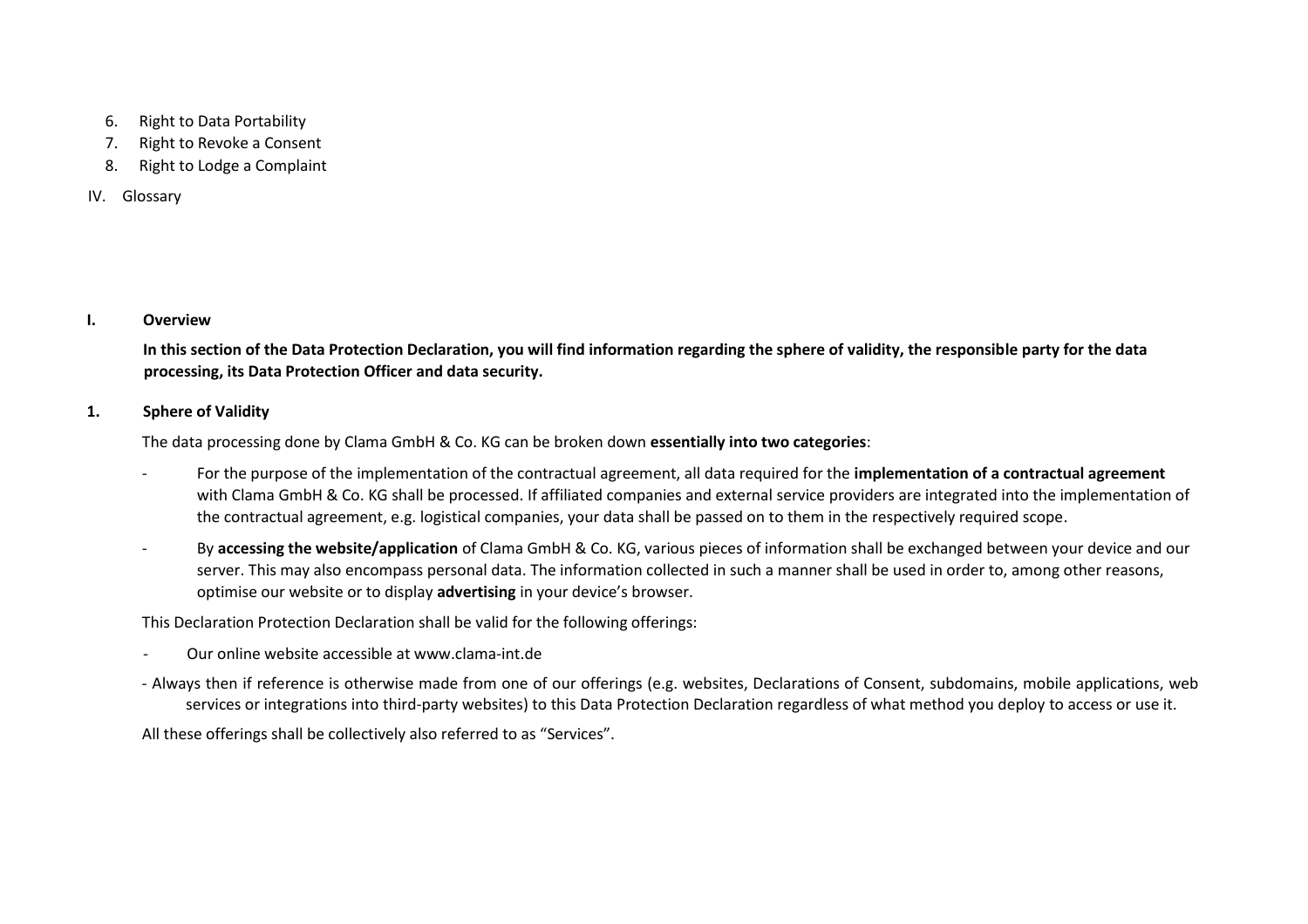### **2. Responsible Party**

The responsible party for the data processing–thus that party who decides regarding the purposes and means of the processing of personal data–in conjunction with the Services shall be

Clama GmbH & Co. KG

Steineshoffweg 2

45479 Mülheim an der Ruhr

Telephone: +49 (0)‐208 443200 E‐mail: info@clama‐int.de

### **3. Data Protection Officer**

You can contact our Data Protection Officer as follows:

 **KM Mahnke GmbH & Co. KG**  Steineshoffweg 2 45479 Mülheim an der Ruhr

datenschutz@kmmahnke.de

### **4. Data Security**

In order to develop the measures prescribed in Art. 32 GDPR and thus to attain a protection level which is appropriate for the risk, we have established an information security standard at our company in accordance with the standards of VdS 3473.

The guidelines of **VdS 3473 – Cyber‐Security for Small‐ and Medium‐Sized Enterprises (SME)** of VdS **[Damage Prevention]** Schadenverhütung GmbH contain standards and support assistance for the implementation of an information security management system as well as concrete measures for the organisational as well as technical protection of IT infrastructures. They are designed with the goal of ensuring an appropriate level of protection.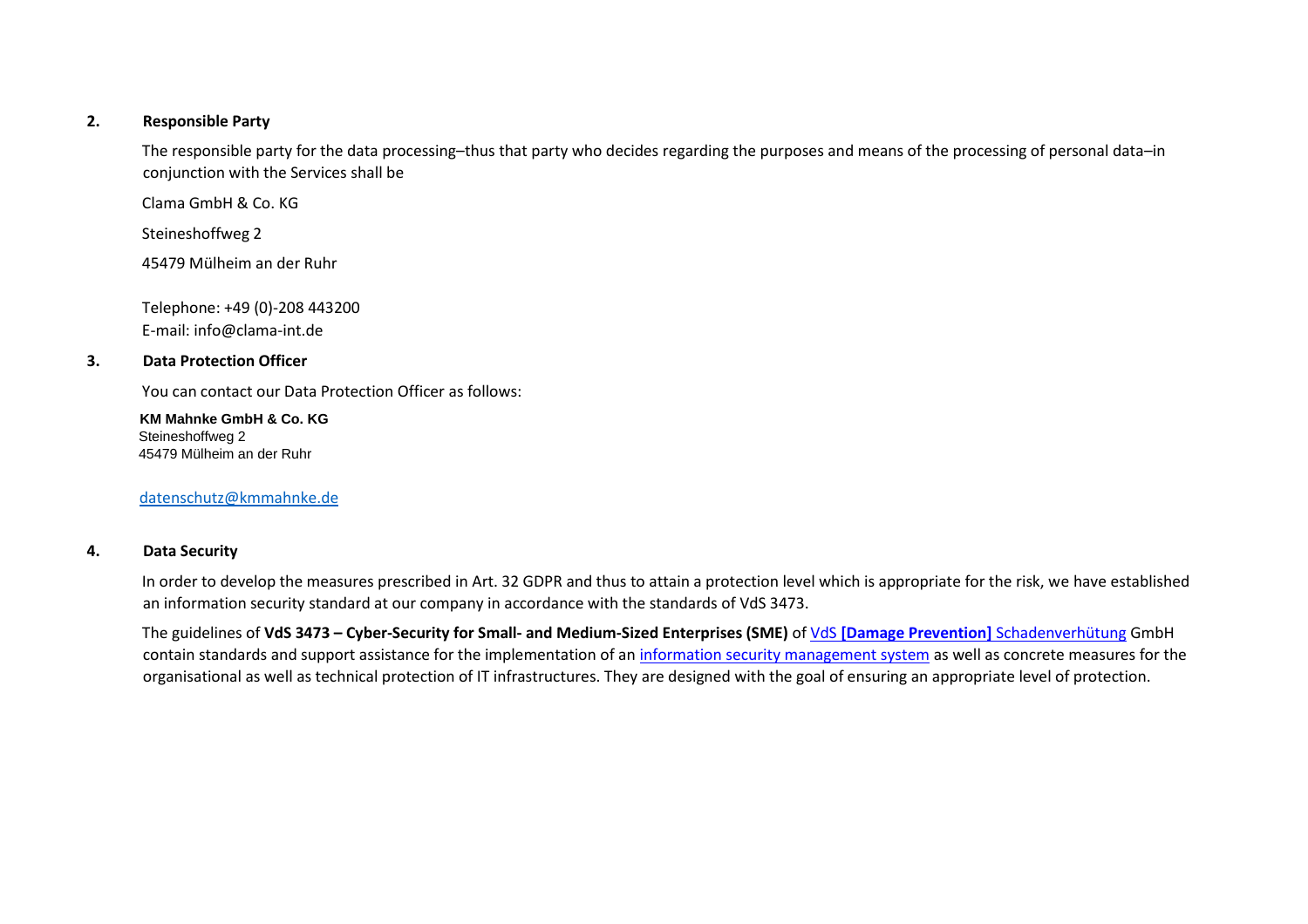### **II. The Data Processing in Detail**

**In this section of the Data Protection Declaration, we shall inform you in detail of the processing of personal data during the rendering of our Services. For better readability, we have broken down these data into certain functionalities of our Services. During the normal usage of the Services, various functionalities and thus also various types of processing can be used–successively or at the same time.** 

### **1. General Information regarding the Data Processing**

Insofar as nothing to the contrary is stipulated, for all of the processing described below, the following shall be valid:

### **a. No Obligation to Supply**

There shall be neither a contractual obligation nor a statutory obligation to supply the personal data. You shall not be obliged to supply data.

### **b. Consequences of Not Supplying**

In the case of required data (data which are labelled as mandatory fields during the inputting), the non-supplying of the data shall have the consequence that the affected service cannot be rendered. Otherwise, the non‐supplying of such data may have the consequences that our services cannot be rendered in the same form and quality.

### **c. Consent**

In various cases, you shall also have the option to issue your consent to us for more extensive processing in conjunction with the processing depicted below (where applicable, for a portion of the data). In this case, we shall separately inform you, in conjunction with the rendering of the respective Declaration of Consent, of all modalities and the scope of the consent and of the purposes which we are pursuing with this processing work. **d. Transmission of Personal Data to Non‐EU Countries** 

If we transmit data to non‐EU countries, i.e. countries located outside of the European Union, then the transmission shall be made exclusively subject to the fulfilment of the statutorily‐regulated admissibility requirements.

The admissibility requirements shall be regulated by Art. 44‐49 GDPR.

### **e. Hosting by External Service Providers**

Our data processing shall be undertaken subject to the commissioning of so-called hosting service providers who shall provide us with storage space and processing capacities in their computer centres and, based upon our instructions, shall also process personal data by our mandate. These service providers shall process data either exclusively within the EU or we have guaranteed an appropriate data protection level via the EU Standard Data Protection Clauses.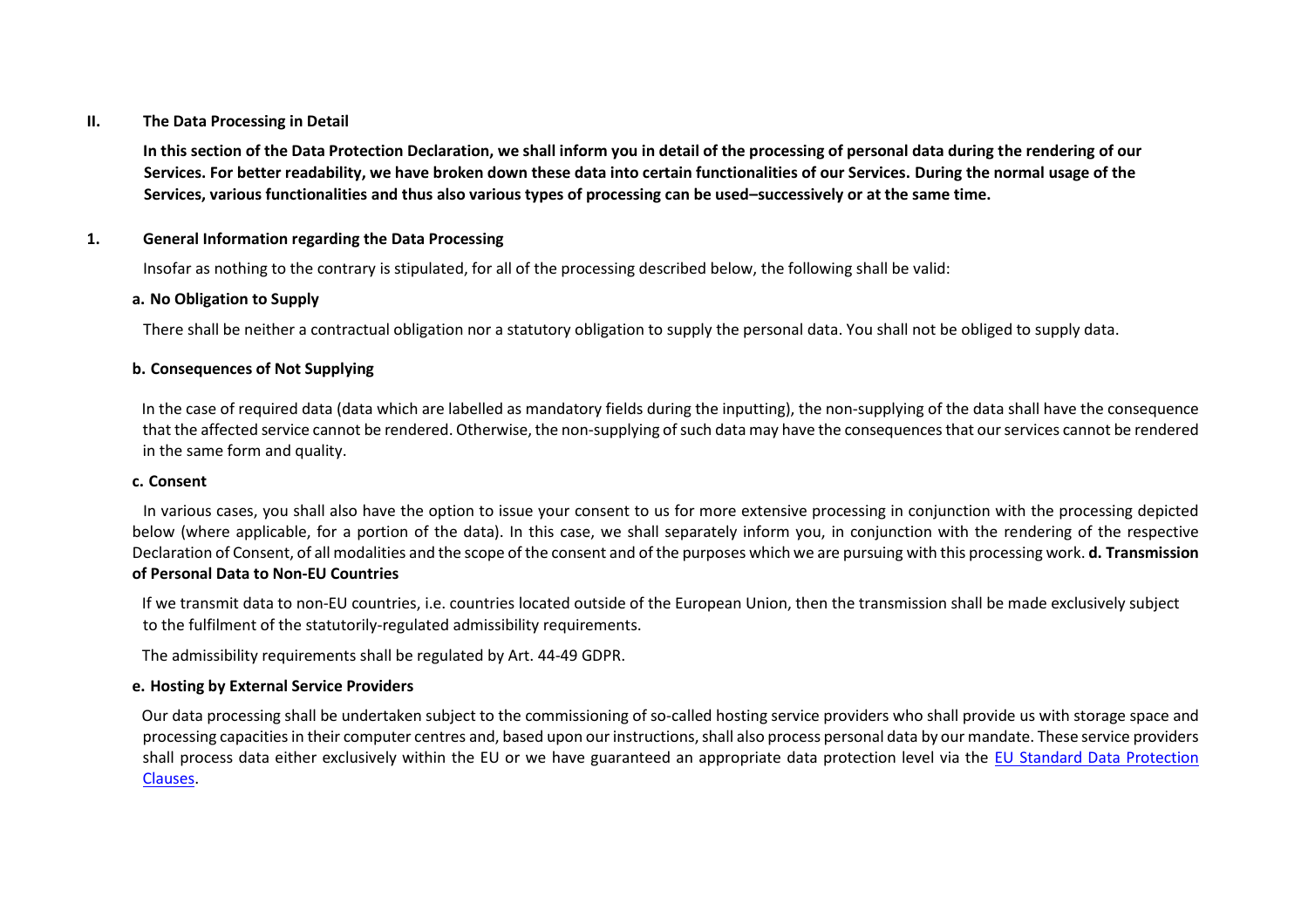### **f. Transmission to Government Agencies**

We shall transmit personal data to government agencies (including law enforcement agencies) if this is required for the fulfilment of a legal obligation which we have (legal basis: Art. 6 Para. 1 c) GDPR) or for the assertion, exercising or warding off of legal claims (legal basis: Art. 6 Para. 1 f) GDPR). **g. Storage Timeframe** 

We shall store your data no longer than we require them for the respective processing purposes. When the data are no longer required for the fulfilment of contractual or statutory obligations, they shall be deleted upon a regular basis unless their retention for a fixed duration continues to be required. The reasons for this may be, for example, as follows:

- The fulfilment of commercial and tax law retention obligations
- The preservation of documentation for legal disputes in accordance with the directives on the statute of limitations

It shall likewise be possible for us to continue to store your data if you have expressly granted your consent to do so.

### **h. Data Categories** o **Personal Master Data:** Title, form of address/gender, forename,

surname, birthdate

- o **Address Data:** Street, building number, address suffixes (where applicable), postal code, city, country o **Contact Data:** Telephone number(s), telefax number(s), e‐mail address(es) o **Order Data:** Ordered products, prices, payment and delivery information
- o **Payment Data:** Account data, credit card data, data for other payment services such as PayPal
- o **Access Data:** Date and time of day of the visit to our Service; the website from which the accessing system reached our website; pages accessed during the usage; data regarding session identification (session ID); moreover, the following information regarding the accessing computer system: The Internet Protocol address (IP address), browser model and browser version, device model and operating system used and similar technical information.
- o **Job Application Data:** Curriculum vitaes, work testimonials, other documentation, work samples, certificates and photos
- o **Participation Data for Consumer Panels:** Personal master data, address data, contact data, nationality, language skills, name, birthday and gender of the participating child
- o **Data in accordance with Art. 9 GDPR:** Data which refer to the racial and ethnic origin, political opinions, religious or ideological beliefs or union affiliation as well as the genetic data, biometric data for the clear identification of a natural person, health data or data regarding the sex life or the sexual orientation of a natural person.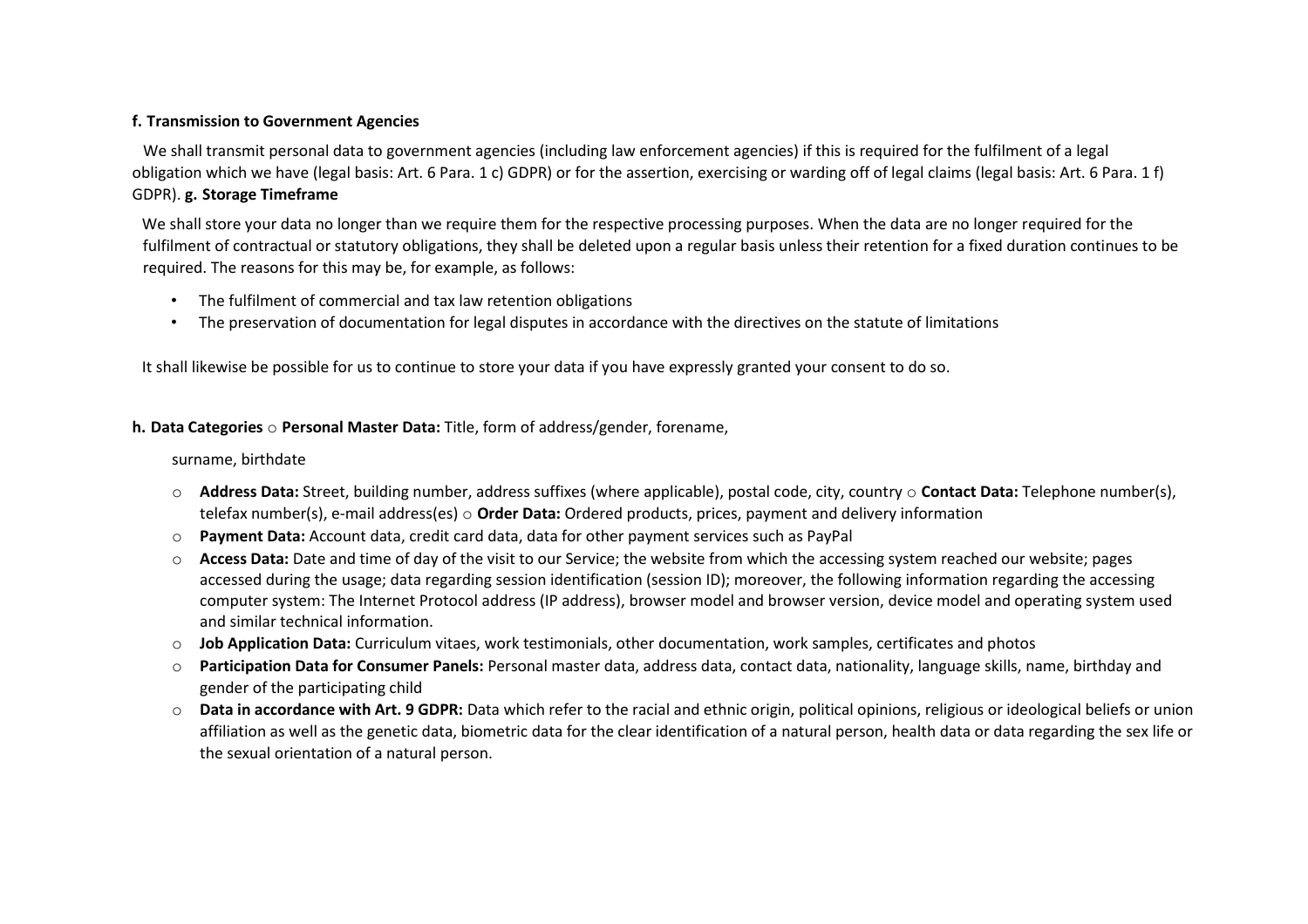### **2. Accessing the Website/Application**

Here, it is described how we process your personal data during the accessing of our Services. We particularly wish to point out that the transmission of access data to external content providers (see b below) is unavoidable owing to the technical functioning of the transmission of information on the Internet.

| Information regarding the Processing<br>а. |                                                                                                                                                                  |                        |                                                                                                                                                                                                        |                          |
|--------------------------------------------|------------------------------------------------------------------------------------------------------------------------------------------------------------------|------------------------|--------------------------------------------------------------------------------------------------------------------------------------------------------------------------------------------------------|--------------------------|
| Data Category                              | <b>Designated Purpose</b>                                                                                                                                        | <b>Legal Basis</b>     | <b>Where Applicable, Rightful</b><br><b>Interest</b>                                                                                                                                                   | <b>Storage Timeframe</b> |
| Access data                                | Connection set-up, depiction<br>of the contents of the<br>Service, our discovery of<br>possible attacks based upon<br>uncustomary activities, error<br>diagnosis | Art. 6 Para. 1 f) GDPR | Proper functioning of the<br>Services, security of the data<br>and business processes,<br>prevention of misuse,<br>prevention of damage as the<br>result of intrusions into the<br>information systems | 7 days                   |

| <b>Recipients of the Personal Data</b><br>b. |                      |                                              |                                            |  |
|----------------------------------------------|----------------------|----------------------------------------------|--------------------------------------------|--|
| <b>Recipient Category</b>                    | <b>Affected Data</b> | <b>Legal Basis of the Transmission</b>       | <b>Where Applicable, Rightful Interest</b> |  |
| Hosting service provider                     | Access data          | Contracted data processing (Art. 28<br>GDPR) |                                            |  |

### **3. Job Application**

During an on‐going job application process, we shall process your personal data in the following manner: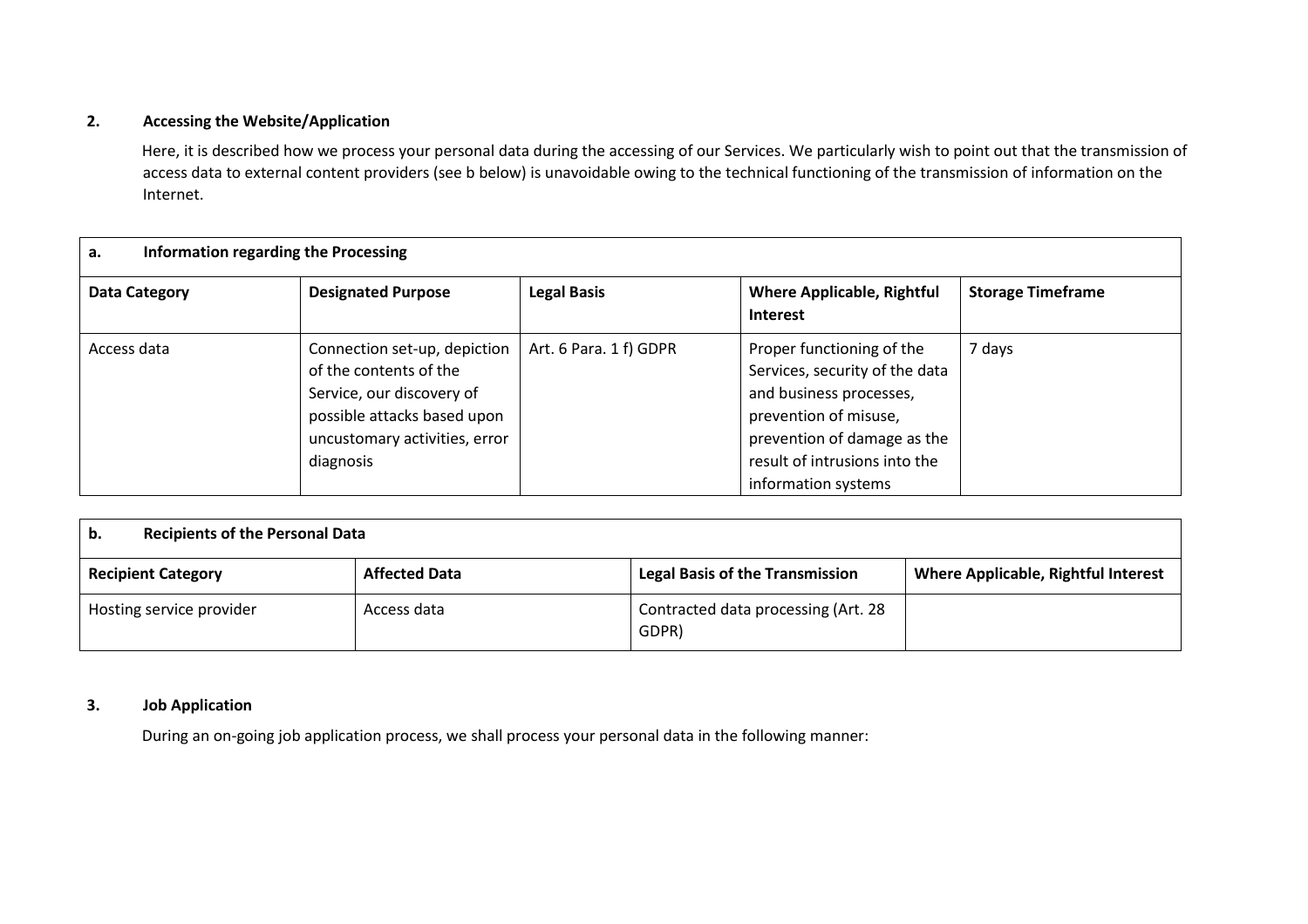| Information regarding the Processing<br>а. |                                                                                     |                        |                                                      |                          |
|--------------------------------------------|-------------------------------------------------------------------------------------|------------------------|------------------------------------------------------|--------------------------|
| Data Category                              | <b>Designated Purpose</b>                                                           | <b>Legal Basis</b>     | <b>Where Applicable,</b><br><b>Rightful Interest</b> | <b>Storage Timeframe</b> |
| Address data, contact data                 | Identification, contacting,<br>communication during the<br>contractual negotiations | Art. 6 Para. 1 b) GDPR |                                                      | 6 months                 |
| Personal master data                       | Identification, contacting, age<br>verification                                     | Art. 6 Para. 1 b) GDPR |                                                      | 6 months                 |
| Job application data                       | Selection of job applicants                                                         | Art. 6 Para. 1 b) GDPR |                                                      | 6 months                 |

| <b>Recipients of Personal Data</b><br>b. |                                                                           |                                        |                                                      |
|------------------------------------------|---------------------------------------------------------------------------|----------------------------------------|------------------------------------------------------|
| <b>Recipient Category</b>                | <b>Affected Data</b>                                                      | <b>Legal Basis of the Transmission</b> | <b>Where Applicable, Rightful</b><br><b>Interest</b> |
| Companies within the Group               | Address data, contact data, personal<br>master data, job application data | Art. 6 Para. 1 a) GDPR                 |                                                      |

# **4. Sales**

As the contact person for a customer of ours, we shall process the following data of yours:

| <b>Information regarding Processing</b><br>а. |                           |                    |                                                      |                          |
|-----------------------------------------------|---------------------------|--------------------|------------------------------------------------------|--------------------------|
| Data Category                                 | <b>Designated Purpose</b> | <b>Legal Basis</b> | <b>Where Applicable,</b><br><b>Rightful Interest</b> | <b>Storage Timeframe</b> |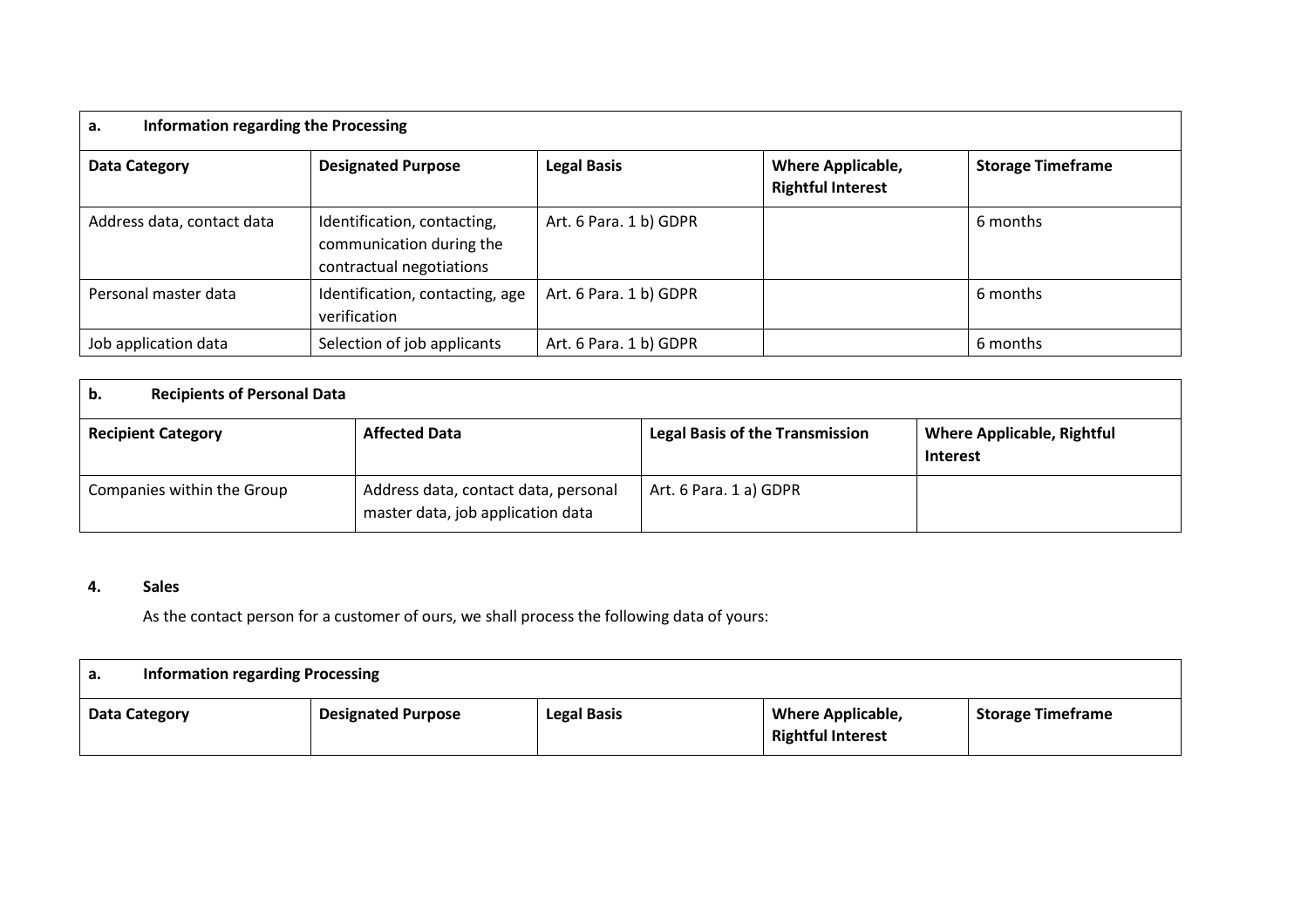| Personal master data, address | Contacting, communication      | Art. 6 Para. 1 b) GDPR | 3 years after the end of the |
|-------------------------------|--------------------------------|------------------------|------------------------------|
| data, contact data            | during the contractual         |                        | business relationship        |
|                               | negotiations as well as during |                        |                              |
|                               | the business relationship      |                        |                              |

| <b>Recipients of the Personal Data</b><br>b.                   |                                                     |                                        |                                          |  |
|----------------------------------------------------------------|-----------------------------------------------------|----------------------------------------|------------------------------------------|--|
| <b>Recipient Category</b>                                      | <b>Affected Data</b>                                | <b>Legal Basis of the Transmission</b> | <b>Where Applicable, Rightful Inter-</b> |  |
|                                                                |                                                     |                                        | est                                      |  |
| Companies within the Group as the<br>contracted data processor | Personal master data, address data,<br>contact data | Art. 28 GDPR                           |                                          |  |

# **5. Purchasing**

As the contact person for a supplier of ours, we shall process the following data of yours:

| Information regarding the Processing<br>a.          |                                                                                                                    |                        |                                                      |                                                       |
|-----------------------------------------------------|--------------------------------------------------------------------------------------------------------------------|------------------------|------------------------------------------------------|-------------------------------------------------------|
| Data Category                                       | <b>Designated Purpose</b>                                                                                          | <b>Legal Basis</b>     | <b>Where Applicable,</b><br><b>Rightful Interest</b> | <b>Storage Timeframe</b>                              |
| Personal master data, address<br>data, contact data | Contacting, communication<br>during the contractual<br>negotiations as well as during<br>the business relationship | Art. 6 Para. 1 b) GDPR |                                                      | 3 years after the end of the<br>business relationship |

| b. | <b>Recipients of the Personal Data</b> |  |  |  |  |
|----|----------------------------------------|--|--|--|--|
|----|----------------------------------------|--|--|--|--|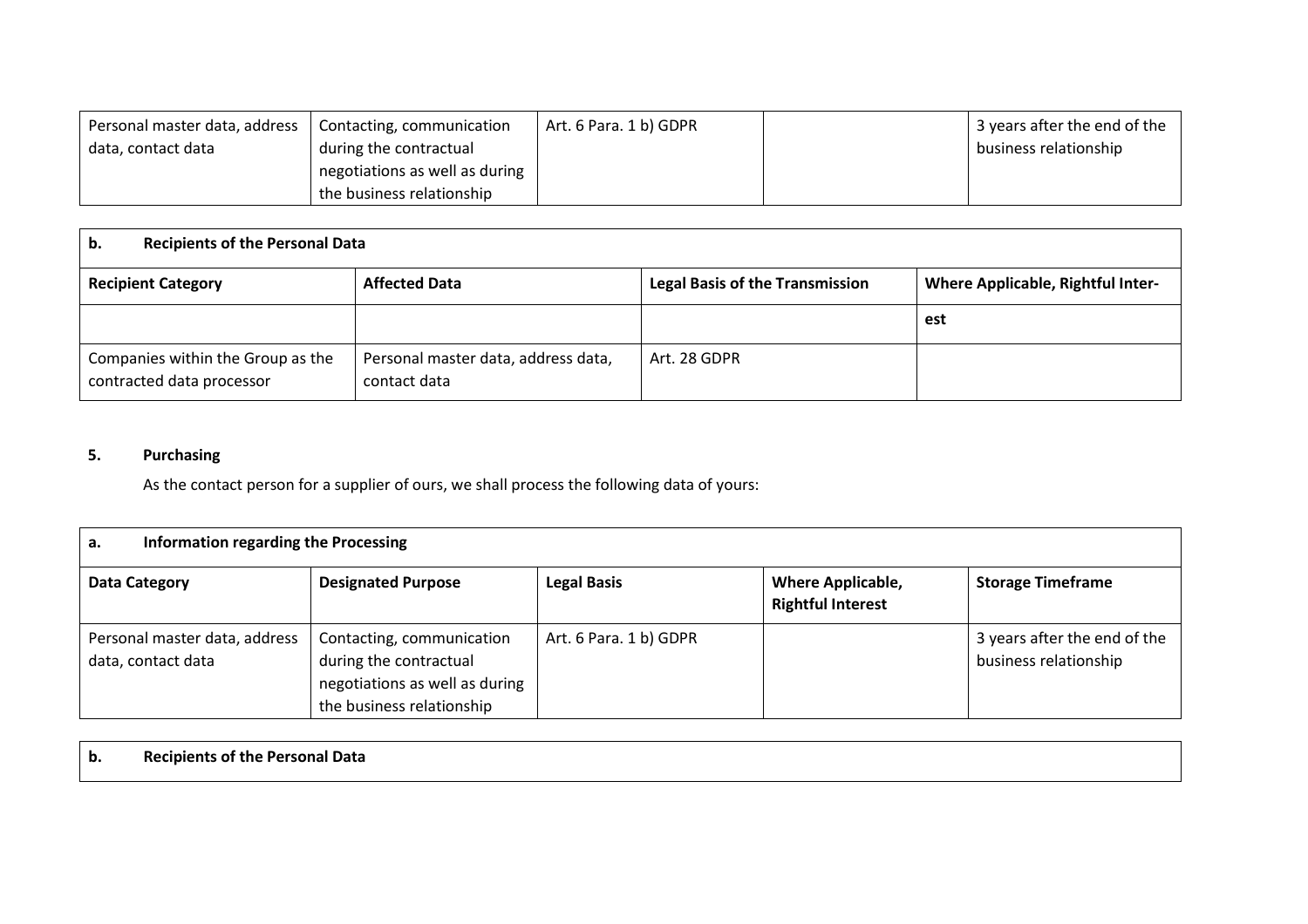| <b>Recipient Category</b>                                      | <b>Affected Data</b>                                | <b>Legal Basis of the Transmission</b> | <b>Where Applicable, Rightful</b><br><b>Interest</b> |
|----------------------------------------------------------------|-----------------------------------------------------|----------------------------------------|------------------------------------------------------|
| Companies within the Group as the<br>contracted data processor | Personal master data, address data,<br>contact data | Art. 28 GDPR                           |                                                      |

### **6. Consumer Service**

You can find here below how we process your personal data when you contact us with a complaint or an objection:

| Information regarding the Processing<br>a.                                               |                                                             |                                                  |                                                         |                                                   |
|------------------------------------------------------------------------------------------|-------------------------------------------------------------|--------------------------------------------------|---------------------------------------------------------|---------------------------------------------------|
| Data Category                                                                            | <b>Designated Purpose</b>                                   | <b>Legal Basis</b>                               | <b>Where Applicable,</b><br><b>Rightful Interest</b>    | <b>Storage Timeframe</b>                          |
| Personal master data, contact<br>data, content of the<br>inquiries/complaints/objections | Processing customer inquiries,<br>complaints and objections | Art. 6 Para. 1 c) GDPR<br>Art. 6 Para. 1 f) GDPR | Improving customer<br>loyalty as well as our<br>Service | Processing the inquiry /<br>complaint / objection |
| Payment Data                                                                             | Any reimbursement of credits<br>in the case of complaints   | Art. 6 Para. 1 c) GDPR<br>Art. 6 Para. 1 f) GDPR | Improving customer<br>loyalty as well as our<br>Service | Processing the complaint                          |

| b.                        | <b>Recipients of Personal Data</b> |                                        |                                                      |  |  |
|---------------------------|------------------------------------|----------------------------------------|------------------------------------------------------|--|--|
| <b>Recipient Category</b> | <b>Affected Data</b>               | <b>Legal Basis of the Transmission</b> | <b>Where Applicable, Rightful</b><br><b>Interest</b> |  |  |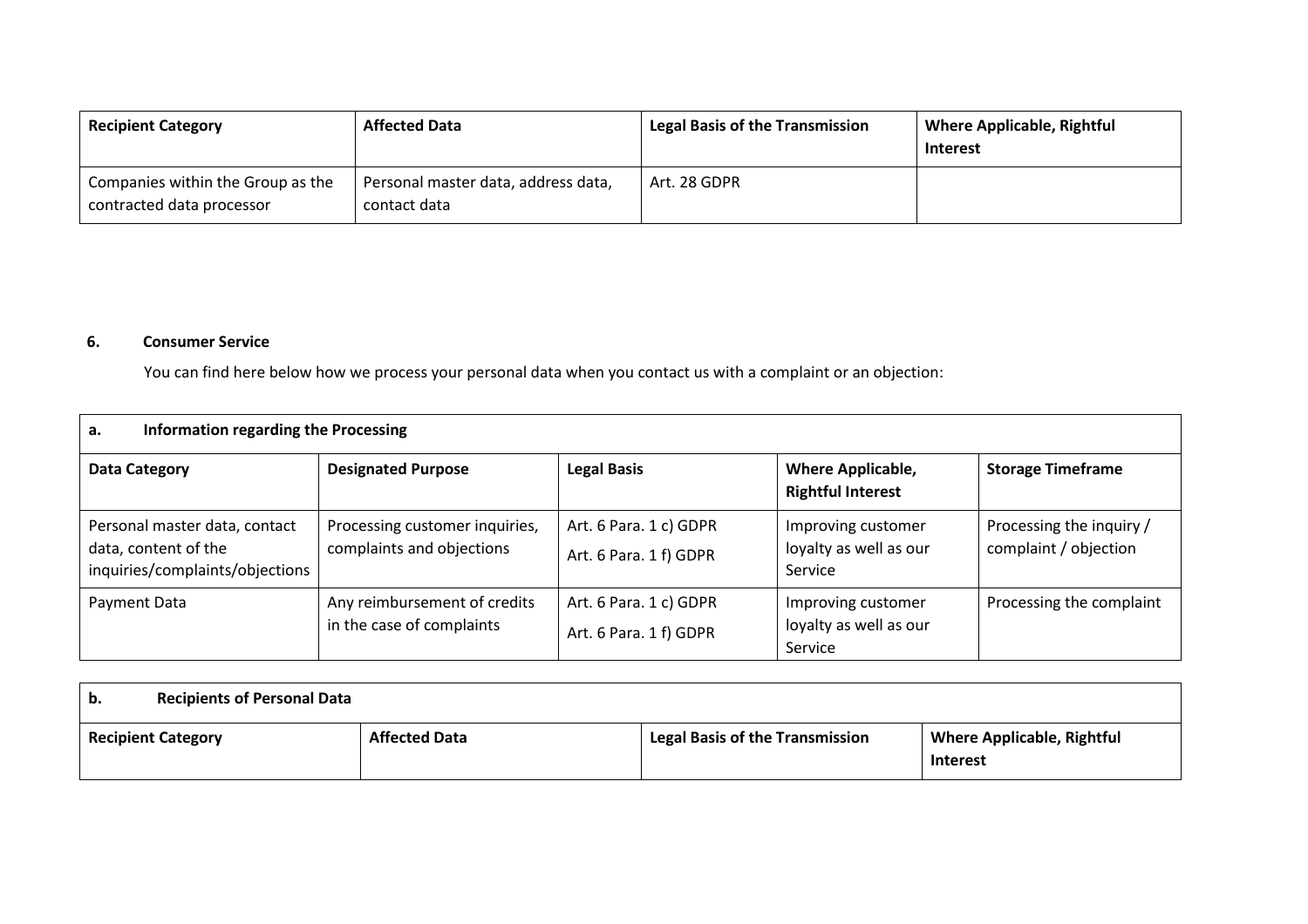| Companies within the Group as the | Personal master data, address data, | Art. 28 GDPR                           |  |
|-----------------------------------|-------------------------------------|----------------------------------------|--|
| contracted data processor         | contact data                        |                                        |  |
| Supportive service providers      | Personal master data, address data  | Art. 6 Para. 1 a) GDPR Art.<br>28 GDPR |  |

## **7. Consumer Panels**

Thus, we shall process your personal data if you participate in a consumer panel:

| Information regarding the Processing<br>a.          |                                                        |                        |                                                      |                                   |  |
|-----------------------------------------------------|--------------------------------------------------------|------------------------|------------------------------------------------------|-----------------------------------|--|
| <b>Data Category</b>                                | <b>Designated Purpose</b>                              | <b>Legal Basis</b>     | <b>Where Applicable,</b><br><b>Rightful Interest</b> | <b>Storage Timeframe</b>          |  |
| Personal master data, address<br>data, contact data | Participation in consumer<br>panels                    | Art. 6 Para. 1 a) GDPR |                                                      | Until participation is<br>revoked |  |
| Participants' data for the<br>consumer panels       | Implementation of consumer<br>panels and product tests | Art. 6 Para. 1 a) GDPR |                                                      | Until participation is<br>revoked |  |

Personal data shall not be transmitted.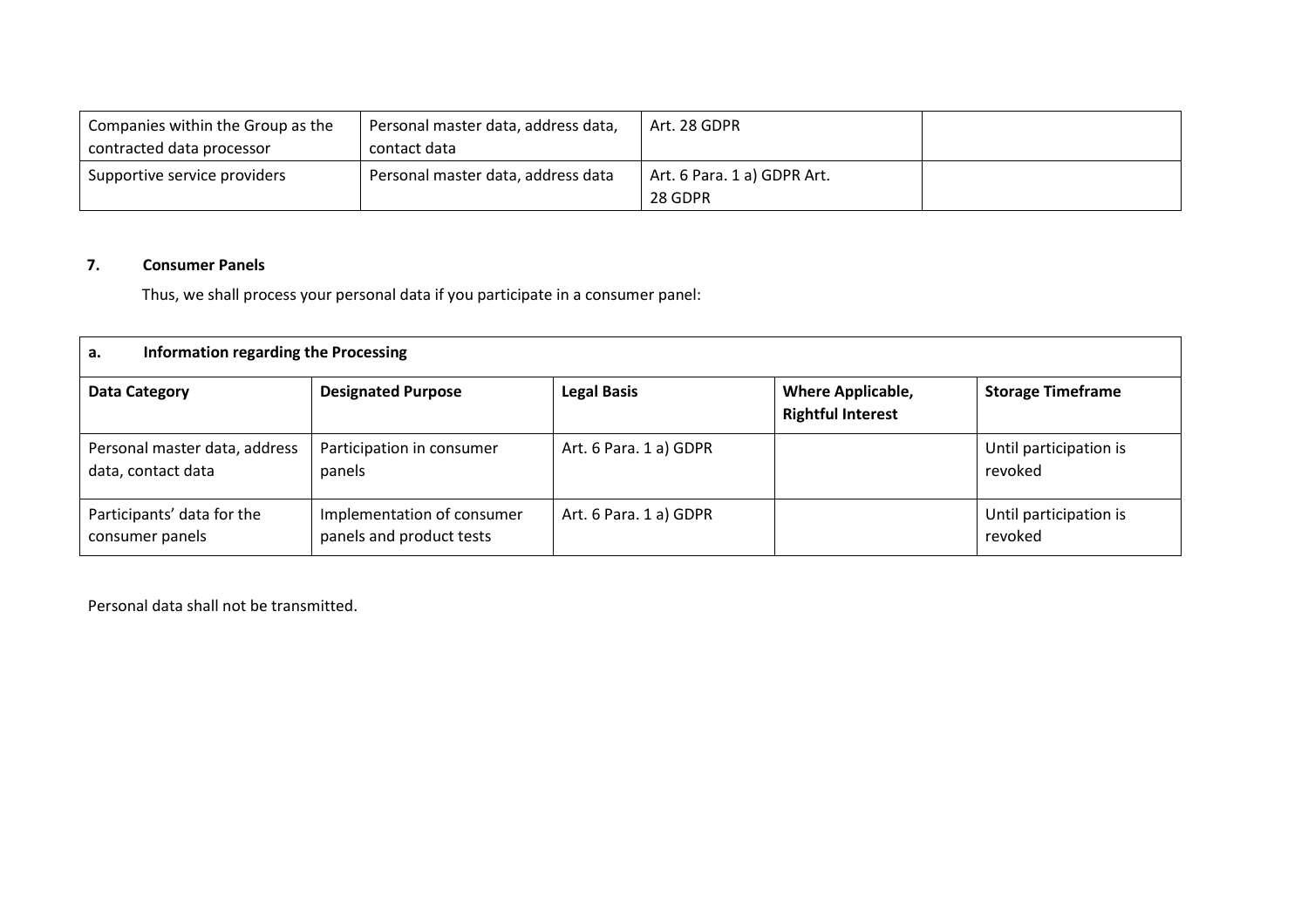### **III. Affected Parties' Rights 1. Right to Lodge an Objection**

**If we process your personal data in order to implement direct advertising, then you shall have the right at any time, with effectiveness for the future, to lodge an objection to the processing of your personal data for the purpose of such advertising;** 

Moreover, you shall have the right to at any time, owing to reasons based upon your specific situation and with effectiveness for the future, lodge an objection to the processing of your personal data which shall be undertaken in accordance with Art. 6 Para. 1 lit. e) or f) GDPR. You may exercise the right to lodge an objection upon a free-of-charge basis. You can reach us via the contact data specified in I.2.

#### **2. Right to Information**

You shall have the right to find out whether your personal data are being processed by us, (where applicable) which personal data these are, as well as additional information in accordance with Art. 15 GDPR.

### **3. Right to Correction**

You shall have the right to demand that we promptly correct your incorrect personal data (Art. 16 GDPR). Subject to the consideration of the purposes

of the processing, you shall have the right to demand the completion of incomplete personal data–including by means of a supplemental declaration. **4.**

#### **Right to Deletion ("Right to be Forgotten")**

You shall have the right to demand that we promptly delete your personal data insofar as one of the reasons stated in Art. 17 Para. 1 GDPR applies and the processing is not required for one of the purposes stipulated in Art. 17 Para. 3 GDPR.

#### **5. Right to Restriction of the Processing**

You shall be entitled to demand a restriction of the processing of your personal data if one of the requirements stipulated in Art. 18 Para. 1 lit. a) – d) GDPR has been fulfilled.

#### **6. Right to Data Portability**

You shall have the right to receive your personal data, which you have provided to us, in a structured, popular and machine-readable format. Moreover, you shall have the right to transmit these data to another responsible party, without our impeding this, or to affect that we directly transmit these data insofar as this is technically possible. This shall always then be valid if the basis of the data processing is the consent or a contractual agreement and the data are processed in an automated fashion. Accordingly, this shall not be valid for data which are available only in paper form.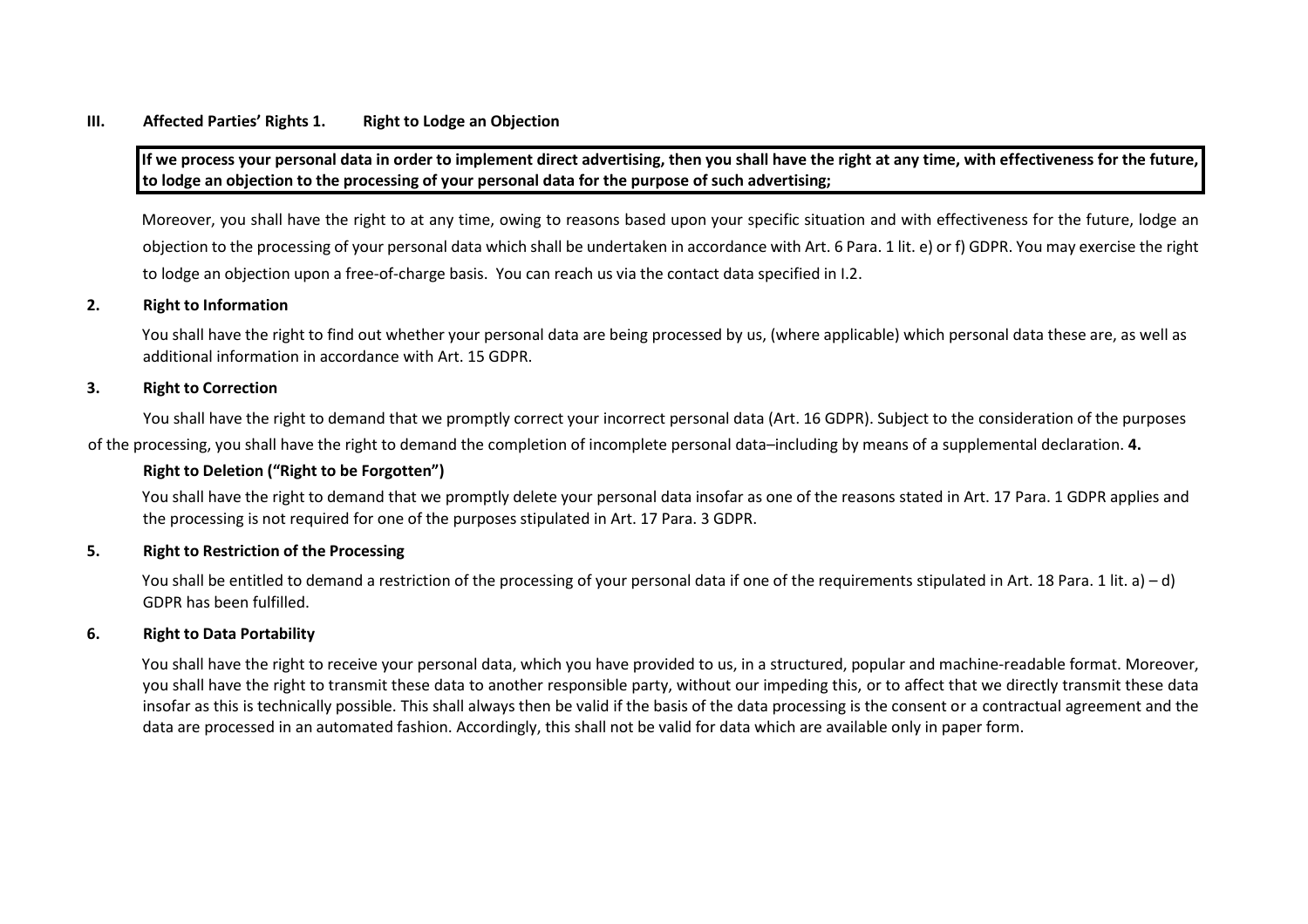#### **7. Right to Revoke a Consent**

**Insofar as the processing is based upon your consent, then you shall have the right to revoke the consent at any time. The legality of the processing that has been undertaken based upon the consent until revocation is made shall not be affected.** 

### **8. Right to Lodge a Complaint**

You shall have a right to lodge a complaint to a government supervisory agency.

#### **IV. Glossary**

**Contracted data processor:** A natural or juridical person, government agency, institution or other office which processes personal data by mandate of the responsible party.

**Browser:** Computer programme for the displaying of websites (e.g. Chrome, Firefox, Safari)

**Cookies:** The term "cookie" originates actually from the English vocabulary and can be translated in its original meaning with "Keks" into the German language. Conversely, in conjunction with the World Wide Web, a cookie describes a small text file which is stored locally on the user's computer when the user visits a website. This file stores data regarding the user's behaviour. If the browser is used and the corresponding website is visited again, the cookie shall be used and shall provide the web server with information regarding the user's surfing behaviour via the stored data. Thus, "cookies" in this context does not refer to "Kekse", but rather information which a website stores locally on the computer of the website visitor in a small text file. In this regard, it may refer to settings which the user has already selected on a website, but also to information which the website has amassed completely independently of the user. Later, these locally-stored text files can then also once again be read out by the same web server from which they were created. Most browsers accept cookies automatically. You can manage the cookies via the browser's functions (generally under "Options" or "Settings"). Thus, the storage of cookies can be deactivated, made contingent on your consent in the individual case or otherwise restricted. You can also delete the cookies at any time.

**Non‐EU countries:** Country which is not bound to the statutory requirements of the EU Data Protection Directives (country outside the EEA)

**Personal data:** All information which refers to an identified or identifiable natural person. A natural person is considered to be identifiable who, directly or indirectly, particularly via a categorisation to an identifier such as a name, an ID number, locational data, an online name or one or more special characteristics, can be identified which are the expression of the physical, physiological, genetic, psychological, economical, cultural or social identity of this natural person.